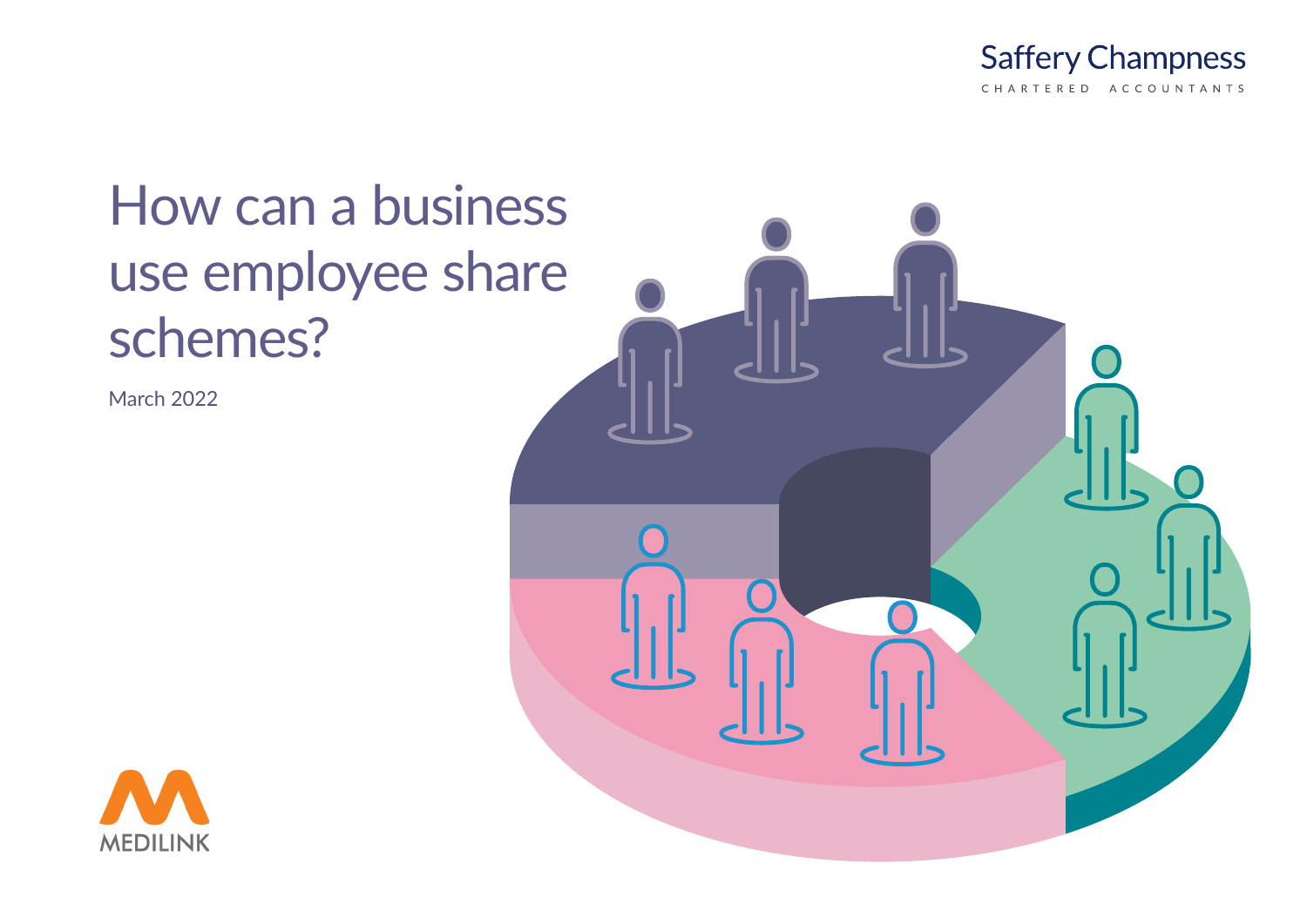# How can a business use employee share schemes?

Companies use employee share schemes primarily to enhance remuneration packages in order to attract and retain the best talent, and to incentivise that talent to grow and develop the business (often to an exit). They can also be an effective way of raising equity funding and for planning for succession of major stakeholders.

Since employee share schemes do not require an immediate outlay of cash, for example a salary or bonus payment, they can be useful for start-up companies, or other companies where cash flow is limited.

### The key tax considerations with employee share schemes

The key tax considerations are usually:

- Minimising or deferring the tax liabilities arising on the acquisition of the shares; and
- Minimising the tax liabilities on a sale of those shares.

# Tax issues on acquisition of shares by employees

A difference between the market value of the shares at the date of acquisition by an employee, and the price paid for the shares by the employee, can result in an employment tax charge. This is akin to a non-cash bonus. The tax charge is therefore 'dry', as the employee will not have received any cash from which they can settle the tax due.

To mitigate this employment tax risk, certain employee share schemes look to reduce the market value of the shares at the date of acquisition (for example, through growth share arrangements).

Other employee share schemes use option arrangements to defer such employment tax charges. Under option arrangements, there will generally be no employment tax charge until the option is exercised in the future. If the options can only be exercised at the point of exit, the employment tax charge can be deferred until a future sale of the company, for example, and can therefore be funded by the employee from the proceeds of sale of their shares. However, unlike holding shares from the outset, share options do not give any entitlement to dividends or right to vote in shareholder decisions.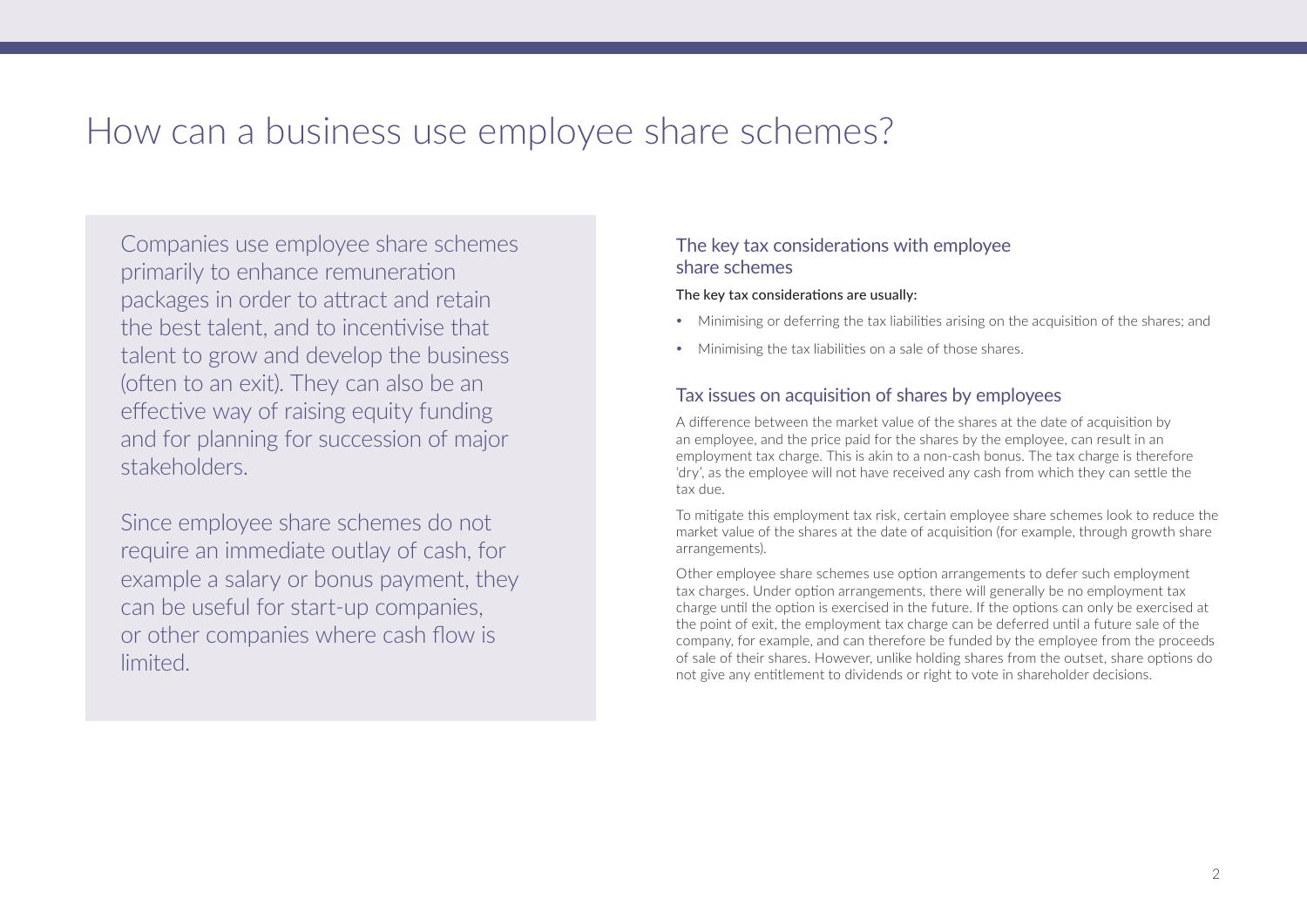### Tax liabilities on the sale of shares by employees

The use of HMRC approved employee share schemes can have significant tax advantages for both employees and the employing company. Under approved schemes, any growth in value tends to attract capital gains tax (CGT), rather than higher rates of income tax. The main rate of CGT is currently 20% (falling to 10% where Business Asset Disposal Relief (BADR) applies). This compares to the higher and additional income tax rates of 40 and 45%. If the shares received are also considered 'readily convertible' (into cash), then employee and employer national insurance contributions will also apply, in addition to income tax.

There has been recent speculation as to whether the government will look to increase CGT rates to align with the higher income tax rates, and whilst it hasn't happened yet, this could happen at some stage in the future. However, irrespective of the final tax treatment, it is important that directors of companies looking to incentivise employees do not lose sight of the commercial benefits of these employee share schemes to motivate, incentivise and retain key employees. Concerns over possible future increases to tax rates should not normally be a reason to deter from implementing an employee share scheme.

Whilst approved schemes can provide significant tax breaks, they may not be as flexible as unapproved schemes, due to the rules with which they must comply.

Approved equity incentive schemes include the Enterprise Management Incentive (EMI) Scheme and Company Share Option Plan (CSOP), used for rewarding specific key employees, as well as the Share Incentive Plan (SIP) and Save As You Earn (SAYE), allemployee schemes.

#### Enterprise Management Incentives

With their flexibility and advantageous tax breaks, EMI options are still the 'gold standard' for share rewards. Often, other share rewards are only used where EMI is unavailable, for example when the conditions cannot be met.

#### **Key features**

- An individual can be granted options valued at up to £250,000 in total;
- Options can be granted at a discount to market value (but income tax will be due at exercise on the value of the discount); and
- For BADR purposes, the qualifying holding period for EMI options commences at the date of grant of the option.

#### **Limits on EMI**

- $\bullet$  The value of shares over which there are unexercised options is limited to  $f3$  million (determined at the time of grant);
- At the time of the grant of the options, the company must be independent, have gross assets of less than £30 million and have less than 250 full-time equivalent employees;
- y Companies carrying on certain excluded trades cannot grant EMI options. Excluded trades include dealing in land or shares, banking and insurance, property development and farming.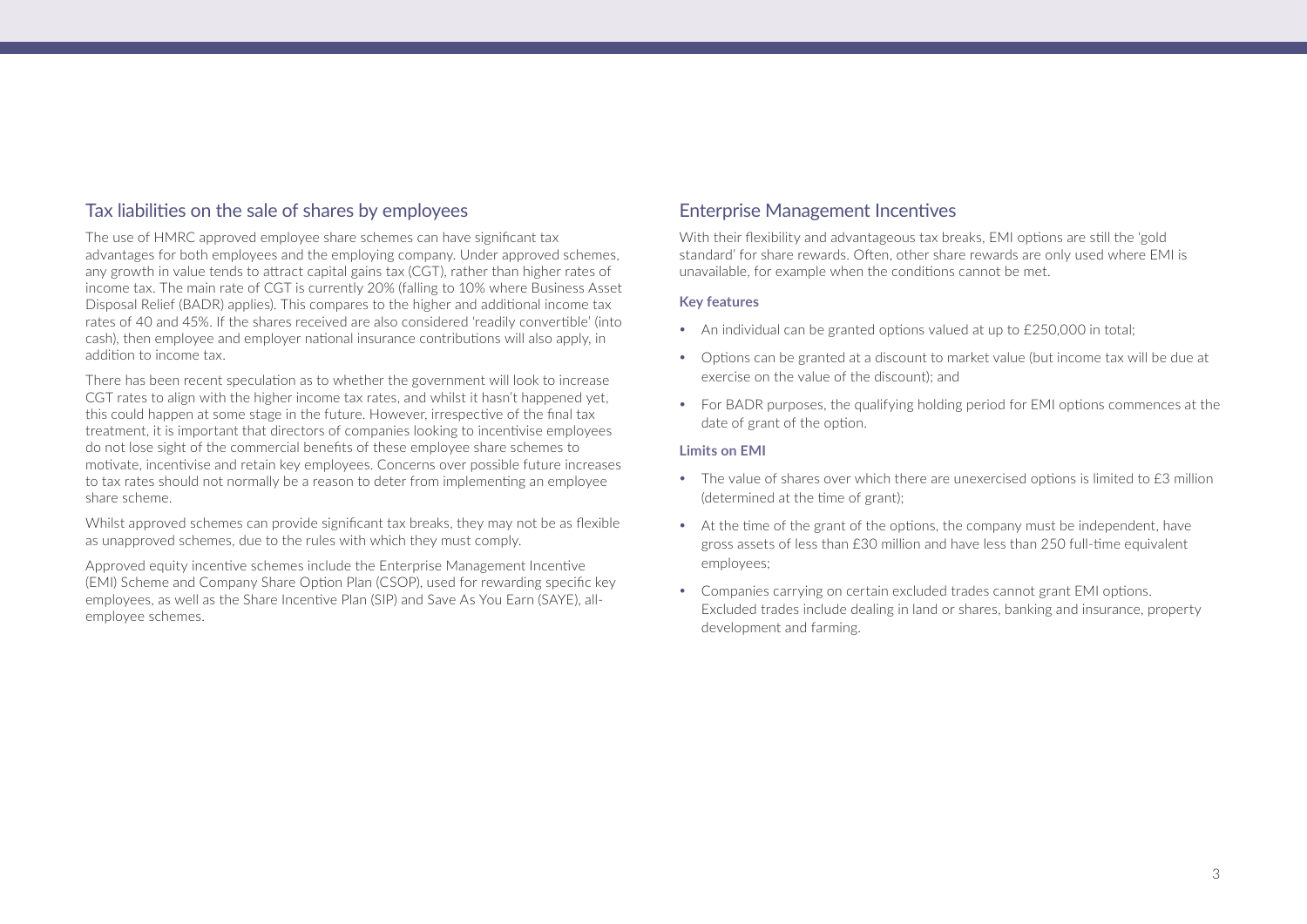#### Company Share Option Plans

Unlike with EMI schemes, with CSOPs, there are no limits on company size or number of employees, allowing larger companies and listed organisations to participate. Similarly, there are not the same trade restrictions for CSOPs as there are for EMI schemes.

#### A CSOP is, however, a more restrictive regime than EMI in that:

- Options must be granted at market value;
- $\bullet$  Each employee can only be granted options valued at up to  $f30,000$ ; and
- The option cannot be exercised for at least three years following grant, for any gain

to be exempt from income tax.

CSOPs are therefore popular with larger corporates and can be used by UK subsidiaries of overseas corporate groups.

#### Unapproved options

As with approved options, there is no initial upfront tax cost. Any gains arising on exercise of the options will be taxed as employment income and these are typically used as top-ups to approved schemes.

#### Approved all-employee schemes

There are two all-employee approved share ownership plans; the Share Incentive Plan (SIP) and the Save As You Earn (SAYE) scheme.

SIPs allow employees to acquire shares in the employing company from their pre-tax income, with employers able to top up these awards. The shares are then held in trust for a minimum period and, when taken out after the required holding period, can be sold or retained without an income tax charge arising. If shares remain in the plan until the point at which they are sold, then there is also the benefit of no CGT being due.

The SAYE scheme is a savings plan where employees can purchase shares in the employing company, at a discount of up to 20%, using funds paid into the savings plan over a three or five-year period, without an income tax charge arising from the acquisition.

The all-employee nature of these plans can make them difficult to implement, but they too have a good track record of incentivising and retaining staff.

### Direct share acquisition

Where an employee acquires shares in the company directly, any future increase in value will, in most cases, be treated as a capital gain.

However, if market value is not paid on acquisition, the discount received will be treated as a taxable amount, subject to income tax. If the shares are not considered readily convertible at acquisition, the discount received will not be subject to PAYE/NICs but will instead be taxable via self-assessment, unless the company is under the control of another company.

Shares are often acquired directly where the voting rights are highly valued and where there is a likelihood of future dividend payment.

Care needs to be taken where the shares acquired are restricted in some way, as additional income tax charges may arise later, when any restrictions lapse or fall away. Restrictions may be deemed to have fallen away at the point of sale.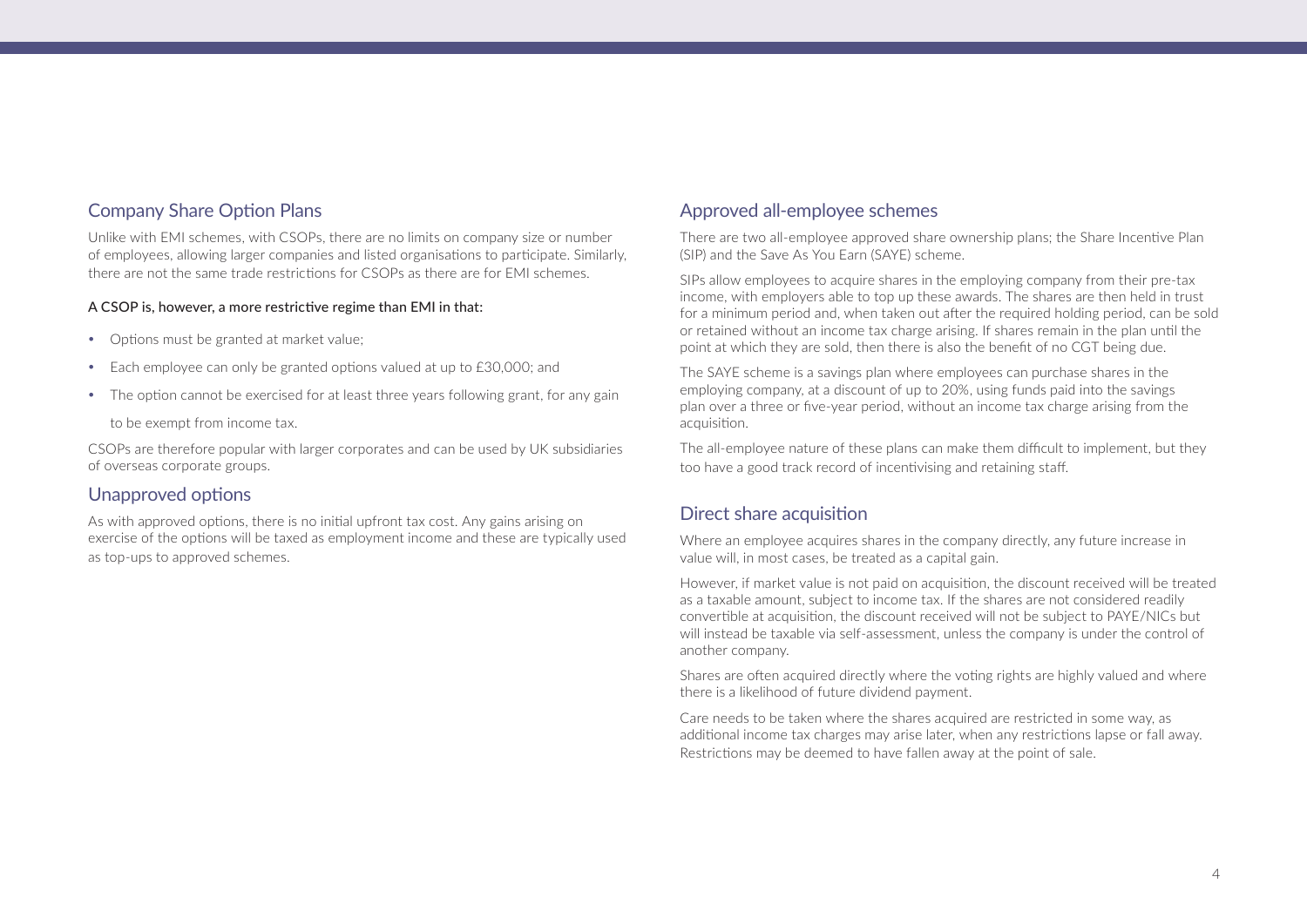#### Growth shares

A new class of shares can be created, where the shareholders are only entitled to a distribution of capital on a sale once a particular financial hurdle has been achieved. Where this hurdle is considered a stretching target, it allows a significant discount to be applied to the initial market value of the shares, which is then typically reduced to a nominal value. Any future increase in value will then be taxed as a capital gain.

Setting an appropriate hurdle and valuing the new class of shares can be complex. As this hurdle will be an inherent characteristic of the share class, it will also need to be included in the company's articles.

Once created, the new class of shares can be used for share option awards, such as under an EMI scheme.

Growth shares are typically used in companies where the acquisition price of ordinary shares is relatively high, and so can make better use of the limits under approved schemes.

### Jointly owned shares

Jointly owned shares are an alternative to growth shares and are generally used by listed companies and companies where it is not possible to create a new class of shares. This involves an employee and an Employee Benefit Trust (EBT) jointly owning a share. The trust is entitled to the initial value and bears the administrative costs attributable to the running of the trust (the 'carry costs'). The employee is entitled to most of the future growth in value. This is a complex arrangement that requires a detailed legal agreement and valuation work in determining the appropriate hurdle and carry cost levels and their impact on tax valuation, as well as the setting up of an EBT.

However, it does allow the employee to acquire an interest in the business for a low cost and have the future increase in value taxed as a capital gain on exit, without creating a new class of shares.

# Employee Ownership Trusts

An Employee Ownership Trust (EOT) goes even further than most of the planning described above and gives the employees a controlling interest in the company though a trust-based arrangement. This is very efficient for succession planning, as the departing shareholders can sell their shares to the trust and have no CGT liability, while the employees can acquire an interest indirectly, without having to use their own funds. Once set up, the company can pay tax-free bonuses to employees of up to £3,600 a year.

#### Other considerations

#### **Business Asset Disposal Relief**

Where an employee owns at least 5% of the share capital (by voting rights, number of shares, dividend rights and entitlement to disposal proceeds), providing they own the shares for at least two years prior to sale, they should qualify for BADR. Under BADR, any gains arising on a disposal of shares should attract a lower 10% rate of CGT.

Whilst for unapproved options and CSOPs this would require the employee to exercise the options two years before any sale, there are special rules for EMI options that treat the qualifying holding period as commencing from the date of grant of the option, so the employee can exercise the option immediately prior to sale of the shares and qualify for BADR and the lower rate of CGT.

#### **Share valuations**

As well as the tax and commercial aspects of employee share schemes, the valuation of the company shares is also an important consideration. The choice of employee share scheme can be driven by the current market value of the shares, as this will tend to determine the tax risk. Lower company valuations can therefore make employee share schemes more attractive for both employee and employer.

Share valuation can be difficult, and subject to scrutiny by HMRC. That difficulty can be exacerbated by uncertainty created by factors including the impact of the Coronavirus pandemic and the current situation in Ukraine. It is therefore important to use a firm with extensive share valuation experience.